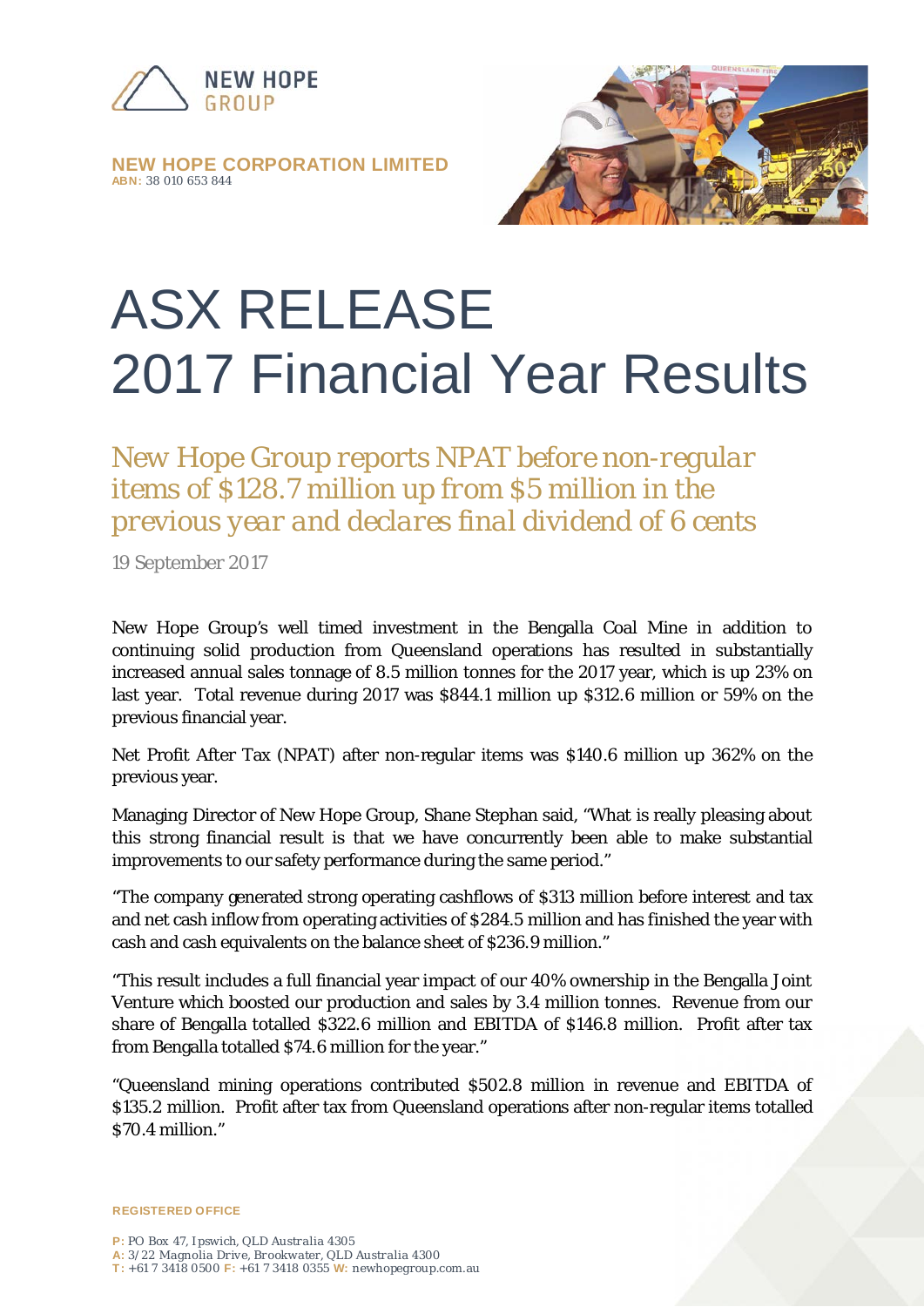"Bridgeport generated revenues of \$18.7 million for the year up 78% on the previous year and EBITDA of \$1.1 million however contributed a Loss after tax of \$4.4 million to the group result"

"The Queensland Land Court recommendation in respect of the New Acland Stage 3 mining lease applications was a disappointment. The New Acland mine employs 275 full time employees and 507 contractors and supports many additional businesses and suppliers associated with the mine. The livelihoods of these people and their families depend on the continuation of the mine."

"New Hope remains committed to progressing the approvals required to deliver the New Acland Stage 3 project. We look forward to the Queensland Government's timely and favourable decision regarding the future of this operation" Mr Stephan said.

New Acland Coal Pty Ltd, a wholly owned subsidiary of New Hope has sought Judicial Review of the Queensland Land Court's recommendation in respect of the New Acland Mine Stage 3 mining lease applications and related environmental authority amendment.

The mining leases for the proposed Colton Mine were granted during the past financial year and the company is now considering options for development of this project.

"After the close of the past financial year, New Hope announced that the Lenton Joint Venture (90% New Hope) had entered into an agreement to acquire the infrastructure and some mining lease areas of Peabody's Burton Coal Mine. Once completed, this acquisition will facilitate the development of the New Lenton Project which will produce both coking and thermal coal." Mr Stephan said.

"Demand for high quality Australian coal remains strong in Asian markets and will continue to grow as our major markets of Japan, Taiwan, Korea and China build new High Efficiency Low Emission (HELE) coal fired power plants as a strategic part of their energy policy and electricity supply infrastructure."

"As an independent Australian coal producer, New Hope is in an ideal position to be able to service the growing needs of electricity producers in these expanding Asian markets."

(ends)



**REGISTERED OFFICE**